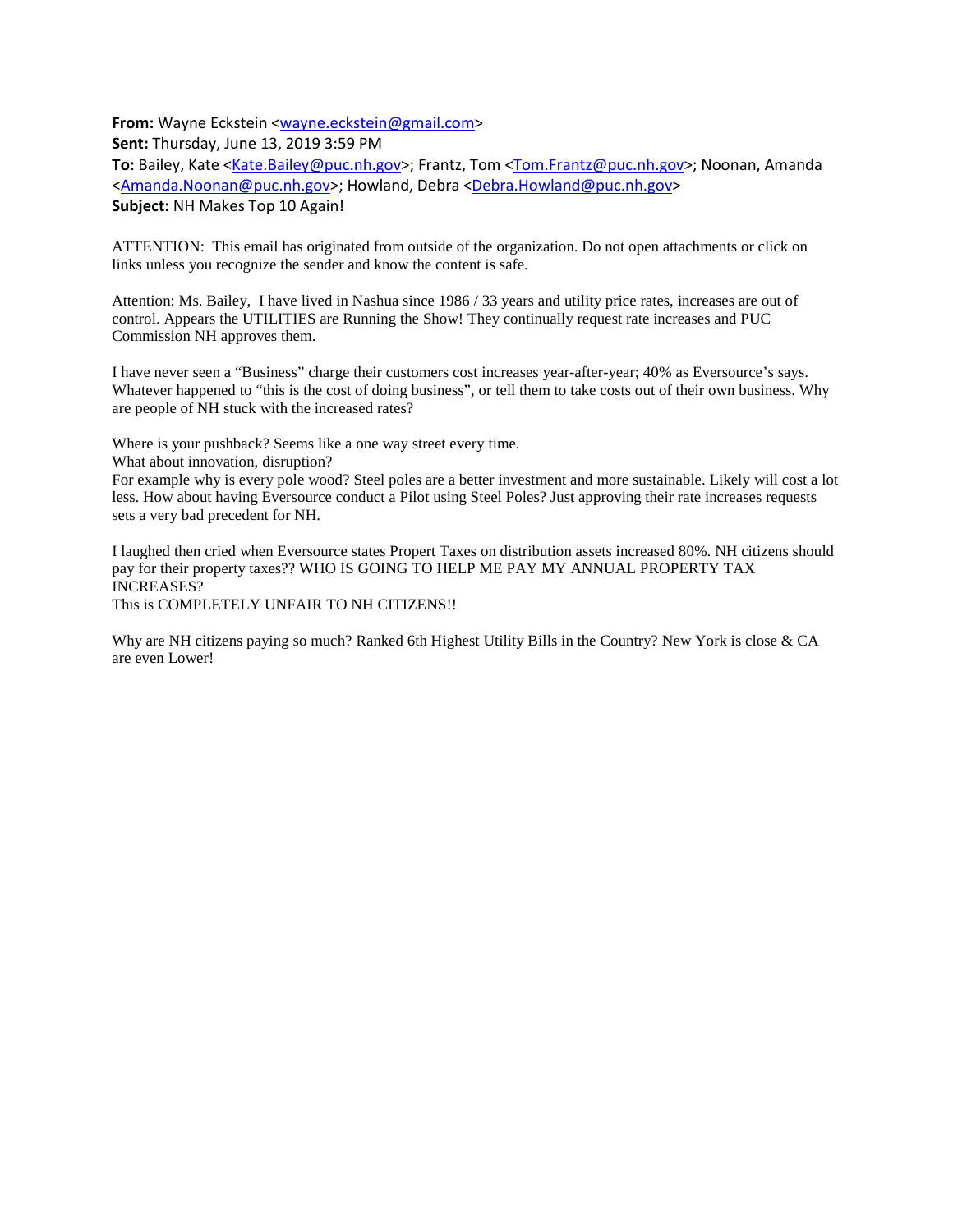New Hampshire isn't too far behind New York when it comes to total utility costs. In fact, New Hampshire's total average utility bill of \$477.02 is only twenty-nine cents cheaper than New York's.

| <b>Utility</b>                    | Cost per month | Ranking          |  |  |
|-----------------------------------|----------------|------------------|--|--|
| <b>Electricity</b>                | \$169.35       | 8                |  |  |
| Natural gas                       | \$107.67       | 20               |  |  |
| Internet (60<br>Mbps)             | \$60.00        | 27               |  |  |
| Cable                             | \$100.00       | National average |  |  |
| Water                             | \$40.00        | National average |  |  |
| <b>Total cost of</b><br>utilities | \$477.02       | 6                |  |  |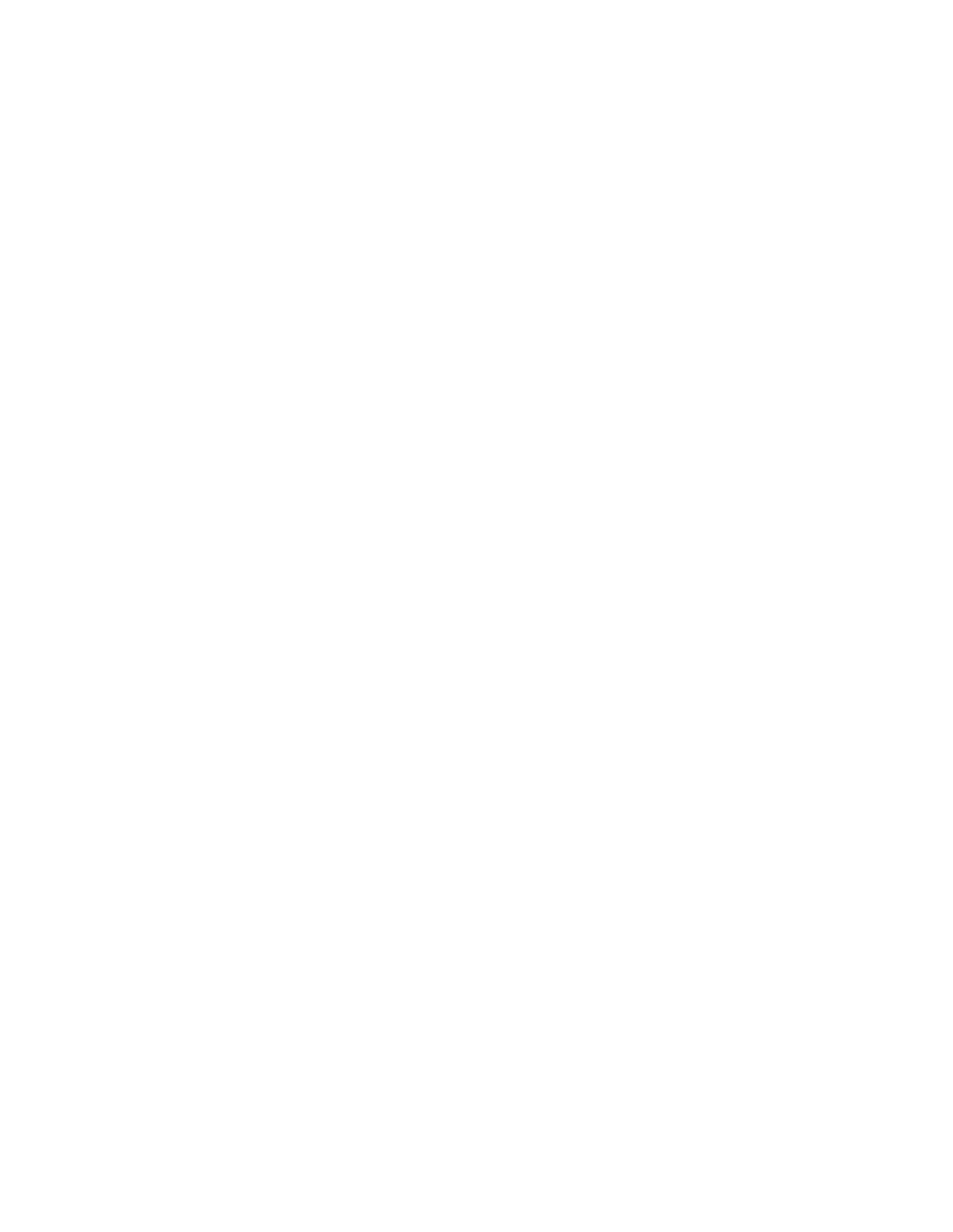## National average utility cost

|                                   | Propagang Pale Antonio Control and Line Concertance                                     |  |  |  |
|-----------------------------------|-----------------------------------------------------------------------------------------|--|--|--|
| <b>Utility</b>                    | ************<br><b>Investment Students</b><br>National average cost per mor<br>\$125.22 |  |  |  |
| <b>Electricy</b>                  |                                                                                         |  |  |  |
| <b>Natural gas</b>                | \$100.53                                                                                |  |  |  |
| Internet (60<br>Mbps)             | \$62.33                                                                                 |  |  |  |
| Cable                             | \$100                                                                                   |  |  |  |
| Water                             | \$40                                                                                    |  |  |  |
| <b>Total cost of</b><br>utilities | \$422.08                                                                                |  |  |  |

大学 r dill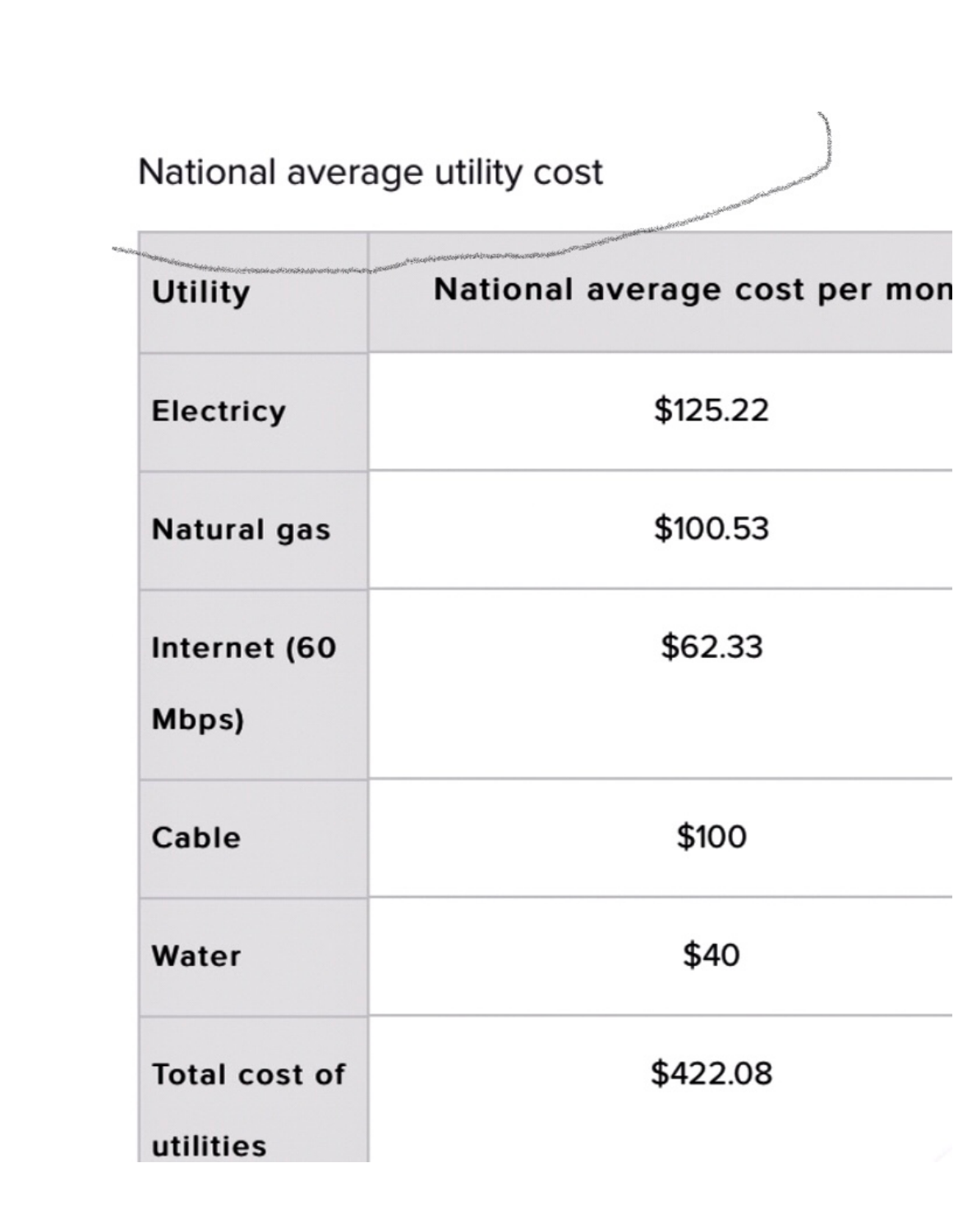You and PU NH Commission are hurting NH's senior citizens, veterans, millennials, and people on tight budgets living paycheck to paycheck. Based on these new rates the commission so willingly approves, people will have to skip meals, medical treatments, prescriptions, kid's clothing etc. Do you consider how your decisions negatively impact NH citizens?

Lastly, Under your leadership (I believe you're new in your role) EVERY Rate INCREASE requested by Utilities servicing NH are Approved BY the NH PUC. Why aren't you tougher on these monopolies! Anyone can say YES -It's unacceptable NH ranks as 6th highest cost of utilities Nationally - you're good with that? Personally, I would be embarrassed by this Ranking. Look at how much electricity costs in NH vs. other cities and National average

Eversource Increases  $2005$  - Feb  $2019 = 29.4\%$ ! Plus July 2019 & 2020: Additional  $2.9\% + 4.3\% = 7.2\%$ 

Outrageous Rate Increases -Does the NH PUC ever say NO??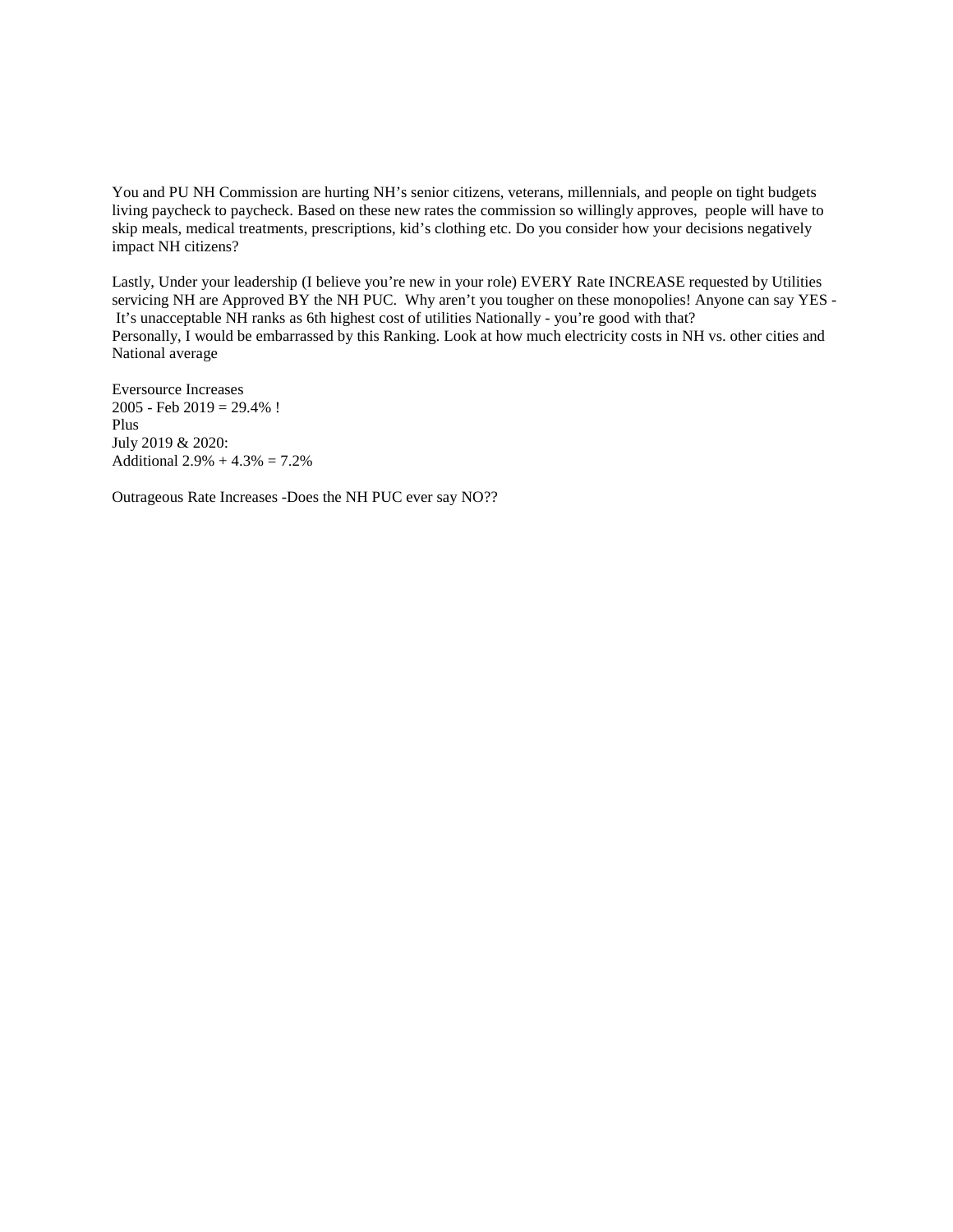| Year | <b>Effective</b><br><b>Beginning</b><br>(Month) | Rate R - Residential Rate (\$ per<br>kWh) |               |                     |                     |         |  |
|------|-------------------------------------------------|-------------------------------------------|---------------|---------------------|---------------------|---------|--|
|      |                                                 | <b>Total Rate</b>                         | <b>Supply</b> | <b>Distribution</b> | <b>Transmission</b> | Other   |  |
| 2005 | August                                          | 0.13990                                   | 0.07240       | 0.02404             | 0.00413             | 0.03933 |  |
| 2006 | February                                        | 0.15880                                   | 0.09130       | 0.02404             | 0.00413             | 0.03933 |  |
|      | July                                            | 0.13313                                   | 0.08180       | 0.02600             | 0.00521             | 0.02012 |  |
| 2007 | January                                         | 0.13457                                   | 0.08590       | 0.02600             | 0.00521             | 0.01746 |  |
|      | July                                            | 0.13428                                   | 0.07830       | 0.02886             | 0.00826             | 0.01886 |  |
| 2008 | January                                         | 0.13694                                   | 0.08820       | 0.02919             | 0.00826             | 0.01129 |  |
|      | July                                            | 0.14574                                   | 0.09570       | 0.02914             | 0.01035             | 0.01055 |  |
|      | October                                         | 0.14604                                   | 0.09570       | 0.02914             | 0.01035             | 0.01085 |  |
| 2009 | January                                         | 0.15306                                   | 0.09920       | 0.02914             | 0.01035             | 0.01437 |  |
|      | August                                          | 0.15161                                   | 0.09030       | 0.03220             | 0.01037             | 0.01874 |  |
| 2010 | January                                         | 0.15134                                   | 0.08960       | 0.03220             | 0.01037             | 0.01917 |  |
|      | July                                            | 0.15853                                   | 0.08780       | 0.03784             | 0.01625             | 0.01664 |  |
| 2011 | January                                         | 0.15708                                   | 0.08670       | 0.03784             | 0.01625             | 0.01629 |  |
|      | July                                            | 0.15494                                   | 0.08890       | 0.03767             | 0.01293             | 0.01544 |  |
| 2012 | January                                         | 0.15063                                   | 0.08310       | 0.03767             | 0.01293             | 0.01693 |  |
|      | April                                           | 0.15503                                   | 0.08750       | 0.03767             | 0.01293             | 0.01693 |  |
|      | July                                            | 0.14879                                   | 0.07110       | 0.03905             | 0.01480             | 0.02384 |  |
| 2013 | January                                         | 0.16094                                   | 0.09540       | 0.03905             | 0.01480             | 0.01169 |  |
|      | July                                            | 0.15061                                   | 0.08990       | 0.04058             | 0.01863             | 0.00150 |  |
| 2014 | January                                         | 0.15909                                   | 0.09230       | 0.04058             | 0.01863             | 0.00758 |  |
|      | July                                            | 0.15858                                   | 0.09870       | 0.04042             | 0.01786             | 0.00160 |  |
| 2015 | January                                         | 0.16932                                   | 0.10560       | 0.04079             | 0.01786             | 0.00507 |  |
|      | July                                            | 0.15655                                   | 0.08980       | 0.04161             | 0.01957             | 0.00557 |  |
| 2016 | January                                         | 0.16487                                   | 0.09990       | 0.04161             | 0.01957             | 0.00379 |  |
|      | July                                            | 0.18026                                   | 0.10950       | 0.04207             | 0.02390             | 0.00479 |  |
| 2017 | January                                         | 0.18210                                   | 0.11170       | 0.04207             | 0.02390             | 0.00443 |  |
|      | July                                            | 0.18644                                   | 0.11660       | 0.04125             | 0.02542             | 0.00317 |  |
| 2018 | January                                         | 0.18491                                   | 0.11250       | 0.04141             | 0.02542             | 0.00558 |  |
|      | April                                           | 0.16971                                   | 0.07903       | 0.04141             | 0.02542             | 0.02385 |  |